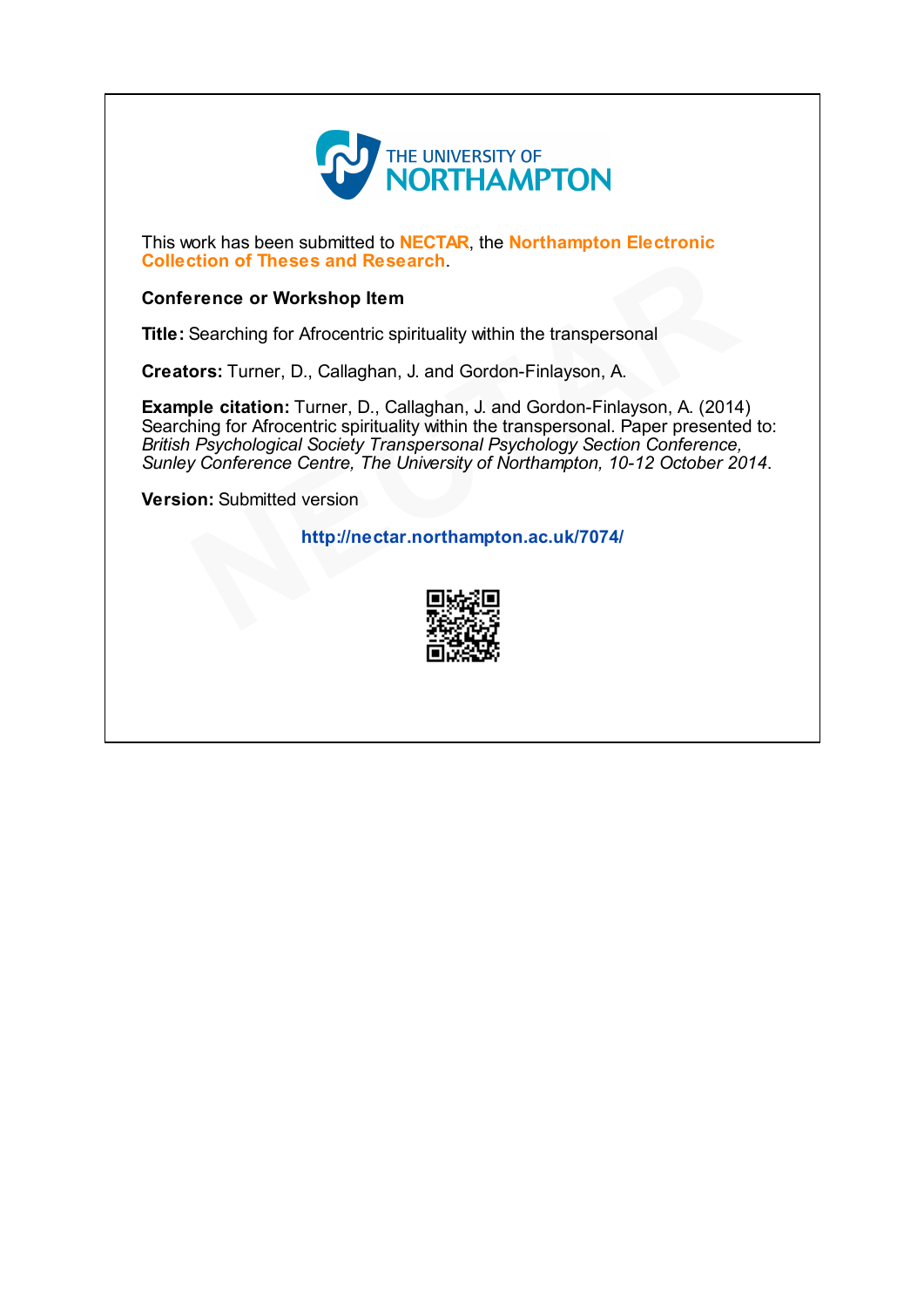## **Searching for Afrocentric Spirituality within the Transpersonal**

### **Dwight Turner**

## Abstract

*The aim of this paper is to show, via the lens of a culturally specific dream, how the transpersonal could benefit from broadening its approach to spirituality to the extent that other ontologies are allowed their space alongside those already established. Discussing Perennial theory, whilst considering briefly some of the spiritual means essential to an African spirituality, this paper suggest that a more Cosmopolitan approach to the Transpersonal is needed to avoid the creation of a spiritual Other.* 

## Introduction

As a transpersonal psychotherapist who has undertaken years of transpersonal psychotherapy, it seemed strange looking back at the lack of a cultural understanding of this dream in my previous work It is a dream that could be explored from within the more traditional therapeutic angles of metaphor and the use of symbols so common to Jungian analysis (Jung, 1964; Stevens, 1990) where the metaphors are explored for meaning by the client and the analyst, and rooted in a Greek mythological paradigm.

A deeper consideration of the problem here left me with a real sense that such an Afrocentric cultural paradigm has had little to no real acknowledgement within the wider world of the traditional transpersonal. This revelation was especially surprising given the often clear, yet unacknowledged, influences that African ontologies have had on the transpersonal over the years. For example, Jung (Stevens, 1990) on his travels visited Africa and was clearly influenced by the numerous and diverse spiritual practices he encountered on his visits, whilst in the more modern era the works of the mystic Daskalos (Joseph, 2012), and the understanding the roles of spirits in our daily lives, have clear connections to those often experienced on the African continent. Yet, besides the interesting work of the likes of Mazama (2003), within the transpersonal movement I am often left asking where is the black, African or Caribbean voice when it comes to offering a perspective of our collective spiritual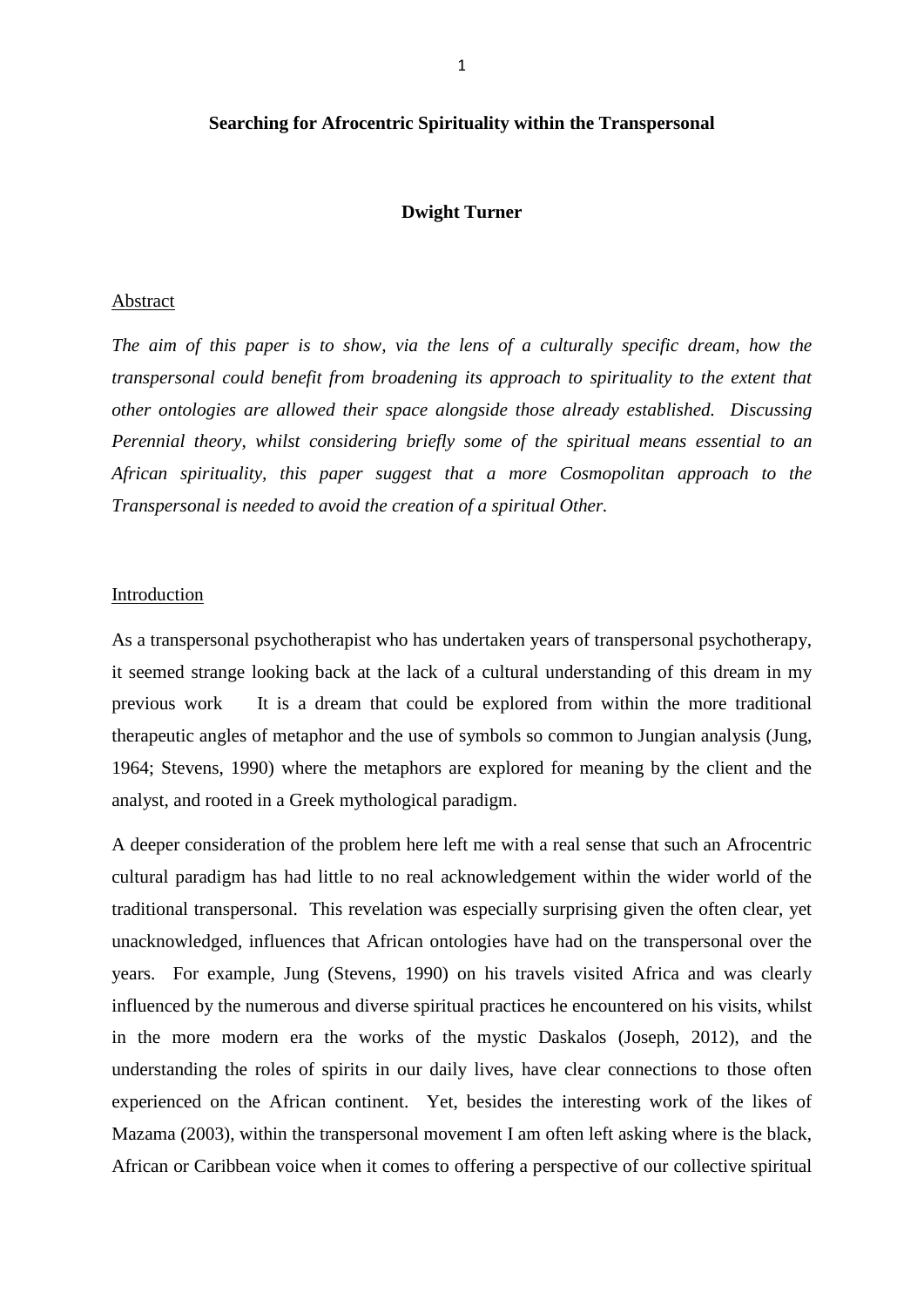experience? And does an afrocentric perspective on spirituality have a space within a global spiritual tapestry?

Another criticism with this western-centric outlook on the spiritual, is that it can appear as another type of dualism that echoes many of those that have plagued western philosophical thought since the time of Plato. The cost of this is the silencing of the many alternative voices that have something different to say about relationship to the spiritual; for example the rich heritage of Maori spiritual thought, including the linking of mind, body and spirit to the land (Van De Port, 2005); or the incredible relationship of God, spirits and humanity that is prevalent in many African religions (Mbiti, 1989). It is this continued ignorance of other forms of spirituality threatens to coat the transpersonal in the type of neo-colonial cloak that, in places, it has worked hard to avoid.

To emphasise this point, Asante (1984) suggests, the flaw within the traditional transpersonal its overreliance on the wisdom of the major religions, and thereby the exclusion of many other forms of spirituality. His idea brings into focus the idea of transpersonal narcissism, echoing the idea of Ferrer's (Hart, Nelson, & Puhakka, 2000), where the transpersonal, and spiritual experiences, are defined by an increasingly narrow set of criteria. This thereby creates what I would term a spiritual Other, where one is humanity increasingly makes judgements on what is spiritual and what is not for the rest of us. The numerous spiritual experiences revered by the many alternative world cultures should also be encouraged forward, as then they could inform such a spiritual whole. The inclusion of an African ontology is essential to this.

But how did this come to pass? One theory for this is the spread of the western religions during colonial times often led to the suppression, exclusion or the dilution of religions and religious practices judged by Western religions as 'unchristian'. For example, Candomble, a religion born in West African and transported to South American by slaves, only survived as a religion in Brazil by incorporating a number of Christian practices into its means of worship, and the influence of the merging of these practices is still seen within its ceremonies today (Van De Port, 2005).

Another problem for the transpersonal is the sheer number of spiritual practices and religions on the continent of Africa. As a continent where there are 53 nations (including the islands off the African coastlines but considered to be African) there will be numerous more tribes, and tribal groups spread across the continent. This therefore means there is no one religion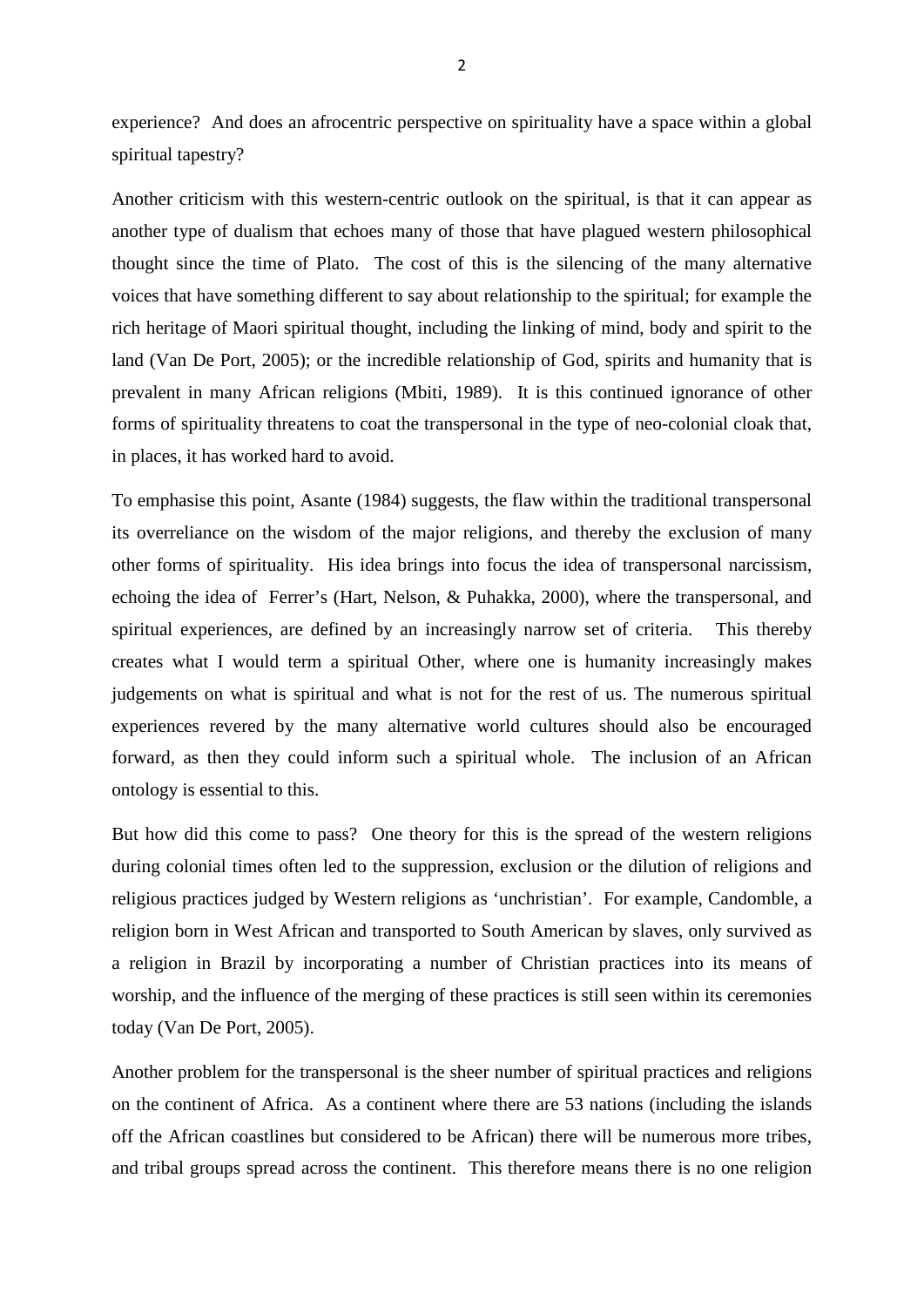that covers all of Africa, unlike say Catholicism across parts Europe where even here there are differences, meaning that at best in any understanding of African spirituality what one must aim for is an understanding of the main ways of spiritual worship across Africa.

This though is more than reaching for a Perennialist understanding of the spiritual (Ferrer, 2000; Oldmeadow, 2010), where the similarities between religious paths are recognised in the quest for an understanding of the universal expression of spirituality. What I am questing for here is a recognition and acceptance of forms of spiritual expression that currently perhaps reside outside of the perennial norm. And this is where cosmopolitanism comes into view.

The main ideas within cosmopolitanism for this paper revolve around the interesting concept of the understanding and acknowledgement of cultural others, where we don't have to agree with them, be it their ideas or societal habits, but we do have to accept their right to their own point of view (Appiah, 2006; Pollock, Bhabha, Breckenridge, & Chakrabarty, 2000; Snee, 2013). This is more than just a Perennialist search for commonality, but an acknowledgement that we are all the Other in some way or form, a necessary step on the path towards this search for this mythical universality (Pollock et al., 2000). The taking of a more cosmopolitan consideration of spirituality therefore allows for a positioning of other forms of spirituality; Afrocentric, Maori, Aboriginal and many others, alongside the more established and understood spiritual beliefs of the East and the West.

To open the door to understanding, religion and spirituality sit as cornerstones within many African cultures. For example, within most traditions there is a strong belief in our connection not just to family and community, but also to our ancestors, the spirits that guide us, and then unto God itself. In selecting just a small cross section, Mbiti (1989) in his detailed text where he stresses that for Africans this is a religious universe, also outlines how 'for many peoples like the Bachwa, Bemba, Lugbara, Nuer and others, (they) refer to human beings (or special groups of them) as 'the children of God', or 'sons of God', or 'people of God' (Mbiti, 1989, p. 49). He also stresses how God appears through nature and in animals within many African traditions. Following on from this, there is a distinct link between the ideas of using myth and symbols within the world of psychotherapy (Jung, 1964) and the position of the same within African spirituality. For example, Imbo states 'there is an ethnophilosophy in the proverbs, myths, folk tales, sculptures and traditional cultures' (1998, p. xi). Okpewho (1983) also talks about the importance of myth to an African ontological sense of being, for example within the Ndembu of Zambia, where there are a 'forest of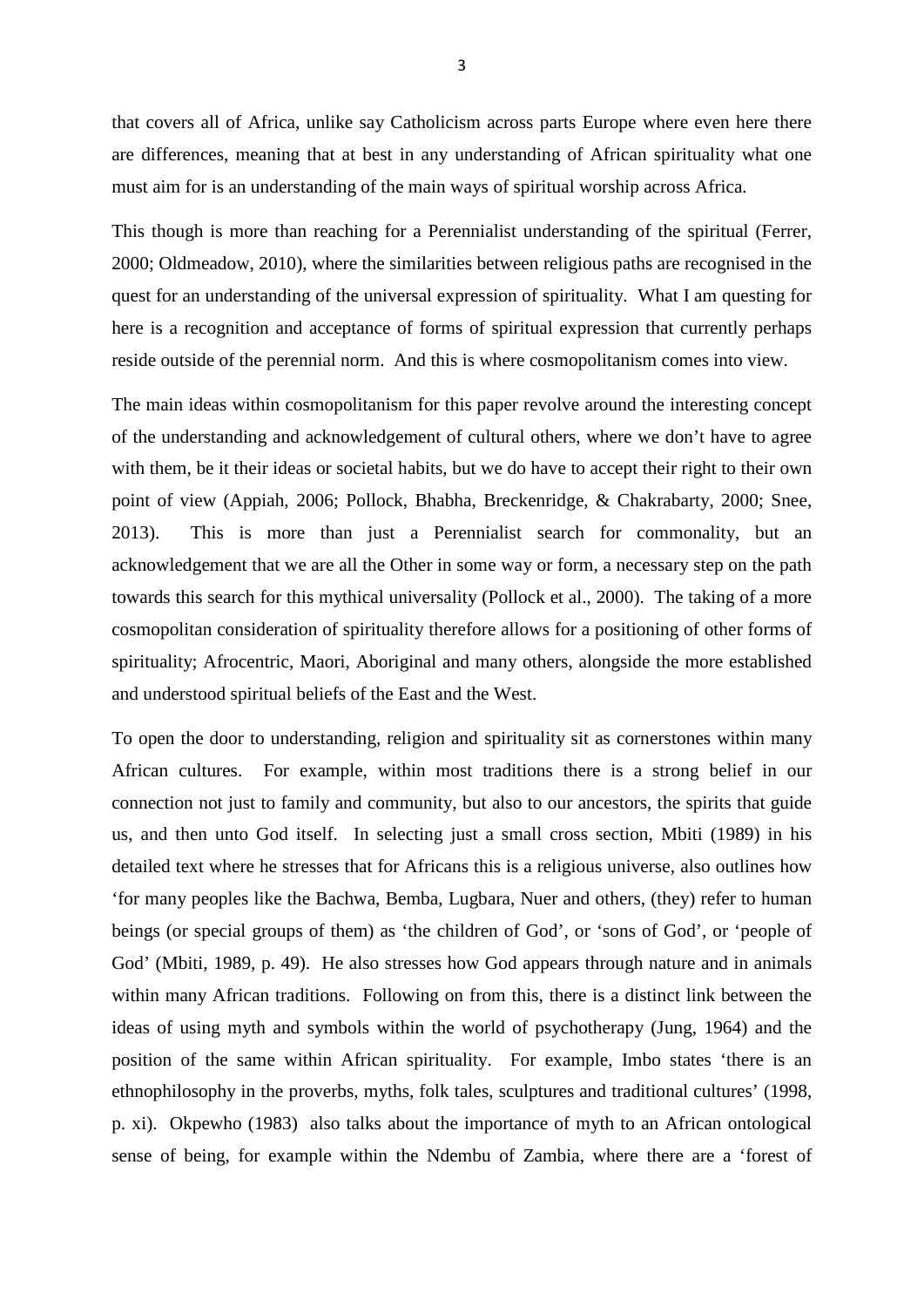symbols' in their ritual life. He then goes on to expand on his idea whilst stating 'the symbolic activities of a non-literate culture bear such a kinship with the kind of rational exercise found in literature culture, have we any right to judge the one any less scientific than the other…?' (1983, p. 30).

Next, spirits are often considered to be divinities that have been created by God and through whom God acts. For example, as Mbiti states 'the Ashanti have a pantheon of divinities through whom God manifests Himself. They are known as Abosom; are said to 'come from Him' and to act as His servants and intermediaries between Him and other creatures' (Mbiti, 1989, p. 75).

It is also important to acknowledge the importance in African cultures of the role of the ancestors and their continued influence over us. For example, Sangomas of South Africa, or traditional healers, are often charged with offering access to individuals to their ancestors. But as Thornton states, 'healers are not 'possessed' by spirits, but rather claim to 'possess ancestors' or to have ancestors. This is not simply a claim to special spiritual access, but is also a claim to an identity and a specific cultural and intellectual heritage' (2011, p. 26). This importance is also relevant across most of Africa. Another example comes from Kwame (2014), who during a TED Talks discussion on religion, explores his own roots and the Ghanaian ritual of pouring a portion of his drink on the ground and offering respect to the ancestors before a meal or event. Taken together, our identity is therefore formed by the recognition of who we are in the eyes and via our relationships with all these different conscious and metaphysical levels of being.

At this basic level, an afrocentric ontology is therefore one that is hugely communal, and although similar in ways to the ideas of social constructionism here in the West (Andrews, 2012), where identity is formed through the influence of culturally pre-determined social constructs upon the individual, there is a distinct variation in the ideas of just what metaphysically helps us to form this identity. There is also a major difference here regarding ideas rooted within the psychotherapeutic paradigm and the construction of identity, with much of the transpersonal discourse centring round the idea of the internal layers of becoming that an individual has to endure when forming an egoic sense of self. As Harris though states in returning us to our afrocentric perspective, 'consciousness determines being. Consciousness in this sense means the way an individual (or a people) thinks about relationship with self, others, with nature, and or with some superior idea or being' (Asante,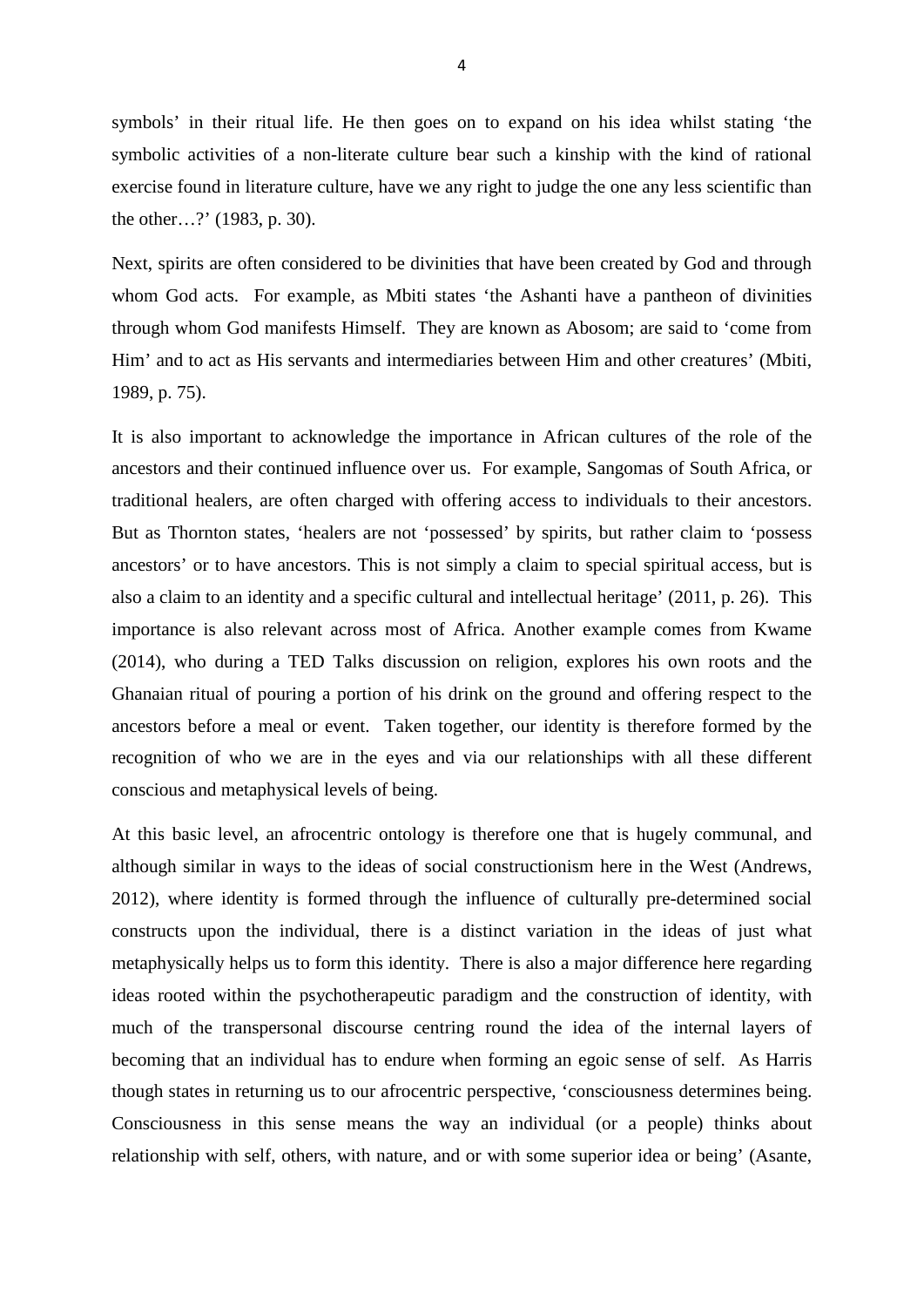2008, p. 113). In my view, these more collective experience of spiritual illumination, experiences that sit alongside those of American Indian and Aboriginal traditions, have much in common with say the experience of a Christian Mass, the collective chanting of Buddhist priest or the whirling of Sufi Dervishes.

Finally though, the very brief examples of African spirituality are not meant to reduce or simplify the African spiritual experience in any fashion as, as previously stated, it is almost impossible to truly understand the range and diversity of African spiritual traditions. The hope here is to open the transpersonal to an exploration into the uniqueness of an African heritage often overlooked by the 'major' religions. An awareness of this heritage, for example when considered in connection with this author's dream, then allows clients from a more afro-centric background access to a deeper sense of themselves via their own aspect of the unconscious via the myths and stories located within their own collective unconscious heritage.

A modified version of the dream below appeared in an article I published several years ago which I would like to reprint here. The dream reads:

*I'm standing at the top of Victoria Falls in the middle of the Zambezi River. I'm on a rock in the middle of this massive waterfall. To my left all I can see is water, tumbling over the edge and into the depths far below, and to my right the same. I look down. All I can see is billions of gallons of water racing away from me, further and further away from me, so I jump. Feet first I jump down, my back to this thunderous wall of water, and I fall, I keep falling, feeling nervous at first, but then gradually more relaxed with what I've done.*

*Then, suddenly, I land on a wooden platform imbedded into the waterfall.*

*As I look around I notice a waterwheel to my left turning slowly as the water tumbles past. I realise this is a house built into the wall of the waterfall, so I walk inside. Two naked people, one male one female, both white, spot me and run away in different diagonal directions as I walk towards them. I don't call out to them, I just let them go, before making my way back outside. Again I'm back on the platform, at its edge, the waterwheel to my side, and ready to jump.*

*So I do.*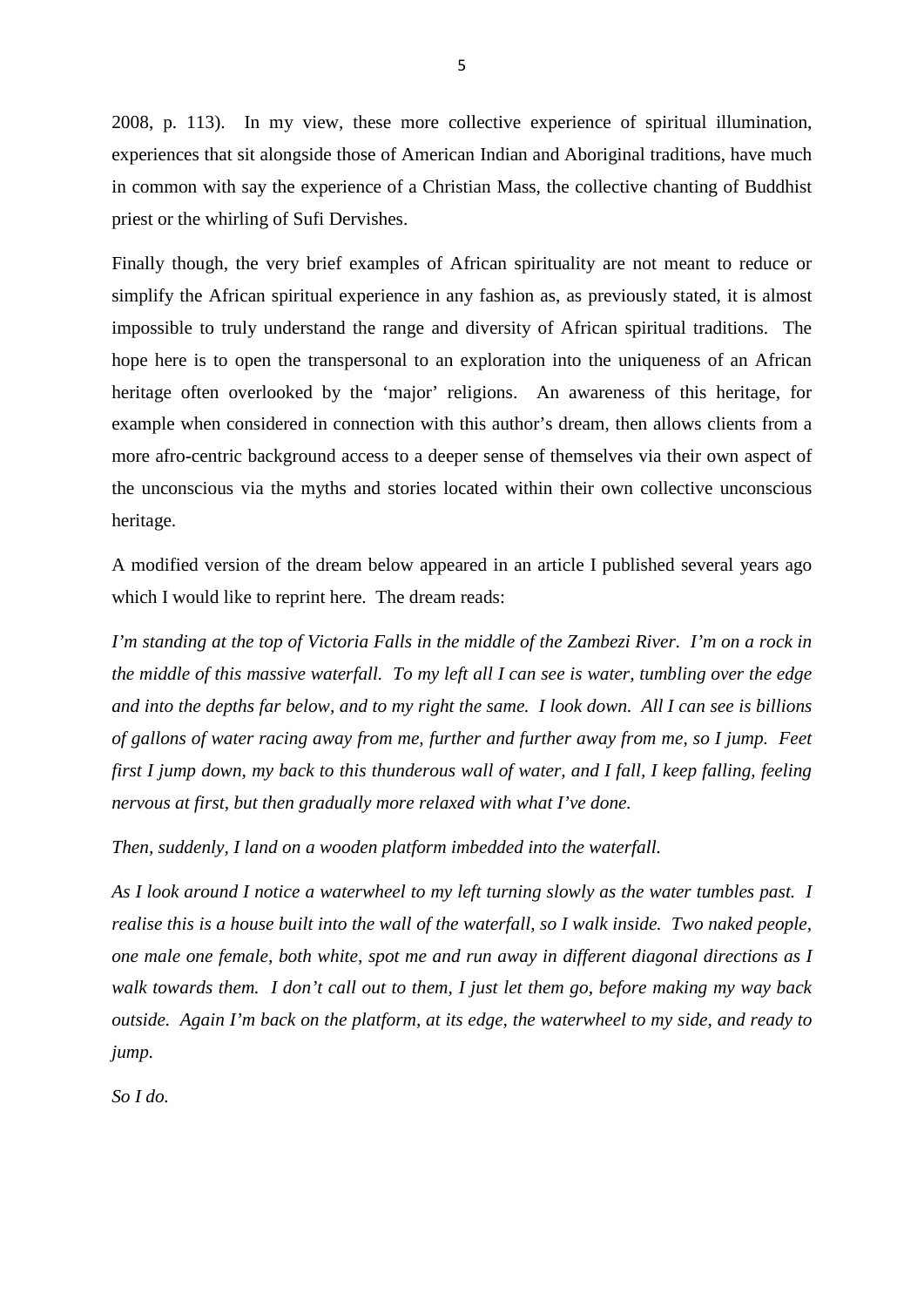*And again I fall feet first downwards, with my back to the waterfall, its raging noise tremendous, its torrent of water spraying me delicately. And even though I'm falling, even though I feel nervous, I know, somehow, that everything is going to be alright.*

(Turner, 2007)

This is a dream that has followed me for a number of years, and been explored on a various occasions both by myself in solitude and within my own psychotherapeutic journey to varying affect. During this time, the meanings given to this dream have ranged from this author needing to connect with his deeper unconscious, to the attainment of one's natural power. For myself though, the most powerful aspect of this dream was its metaphorical premonition of my undertaking my own spiritual journey, with this author travelling from Dar Es Salaam, in Tanzania into Zambia on the TAZARA train line, before undertaking numerous bus rides down through Zambia. It's a dream that led to myself sitting at the edge of Victoria Falls itself, dangling my feet in its waters as I watched children swim and play in the waters nearby (the author was far too cowardly to jump).

For this author, accessing this dream via a more afrocentric ontology was especially important as it presented within its use of metaphor a journey full of self-discovery where some of his own unconscious colonial shackles fell away, and led to the undertaking of his own life changing spiritual journey to Mosi-ao-Tunya (otherwise known in the West as Victoria Falls).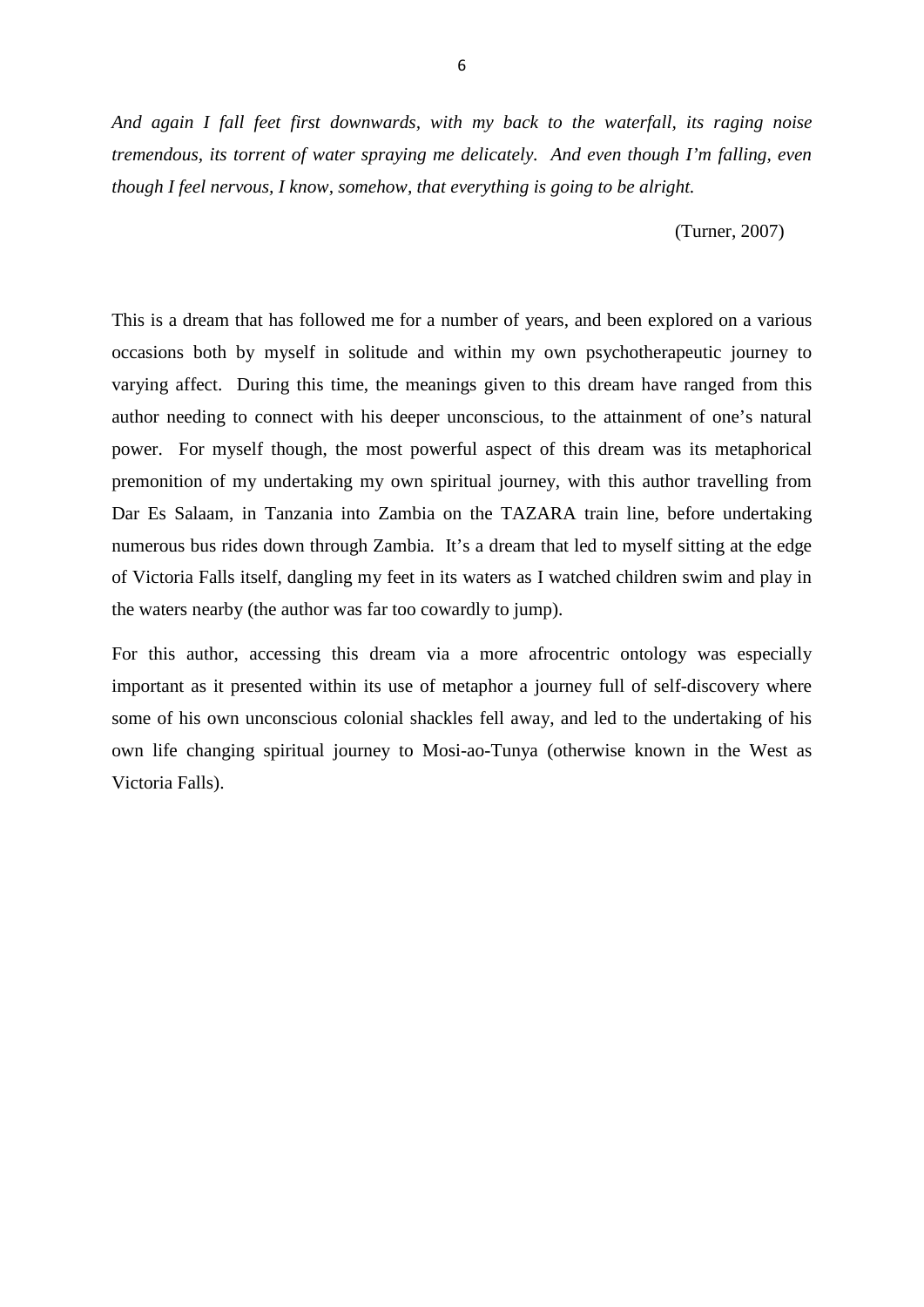Bibliography

- Andrews, T. (2012). What is Social Constructionism ? *The Grounded Theory Review*, *11*(1), 39–46.
- Appiah, K. A. (2006). *Cosmopolitanism: ethics in a world of strangers*. London: Penguin Limited.
- Appiah, K. A. (2014). *Is religion good or bad (this is a trick question)*. New York: TEDSalon.
- Asante, M. K. (1984). THE AFRICAN AMERICAN MODE. *The Journal of Transpersonal Psychology*, *16*(2), 167–177.
- Asante, M. K. (2008). *An Afrocentric Manifesto* (Second.). Malden, USA: Polity Press.
- Ferrer, J. N. (2000). The perennial philosophy revisited, *32*(1).
- Hart, T., Nelson, P., & Puhakka, K. (Eds.). (2000). *Transpersonal Knowing: exploring the horizon of consciousness*. New york: Suny Press Ltd.
- Imbo, S. Ouoch. (1998). *An introduction to African philosophy*. USA/UK: Rowman & Littlefield Publications Limited.
- Joseph, D. (2012). *Swimming with the Whale: Teaching and Practices of Daskalos and the researchers of truth*. (X. Corporation, Ed.).
- Jung, C. G. (1964). *Man and his Symbols*. UK: Picador.

Mazama, A. (2003). *The Afrocentric Paradigm*. Eritrea: Africa World Press Inc.

Mbiti, J. S. (1989). *African Religions and Philosophy*. (`, Ed.) (2nd ed.). Nigeria: Heinemann Educational Books Ltd.

Okpewho, I. (1983). *Myth in Africa*. UK: Cambridge University Press.

Oldmeadow, H. (2010). *Frithjon Schuon and the Perennial Philosophy*. US: World Wisdom Books.

- Pollock, S., Bhabha, H. K., Breckenridge, C. A., & Chakrabarty, D. (2000). Cosmopolitanisms. *Public Culture*, *12*(3), 577–589.
- Snee, H. (2013). Framing the Other: cosmopolitanism and the representation of difference in overseas gap year narratives. *The British Journal of Sociology*, *64*(1), 142–62. doi:10.1111/1468- 4446.12010

Stevens, A. (1990). *On Jung*. UK: Penguin Limited.

- Thornton, R. (2011). The Transmission of Knowledge in South African Traditional Healing. *Africa*, *79*(01), 17–34. doi:10.3366/E0001972008000582
- Turner, D. D., & Turner, D. (2007). The Smoke that Thunders : A personal perspective on how the absent father hinders the growth of black men in the new millenium, 85–91.